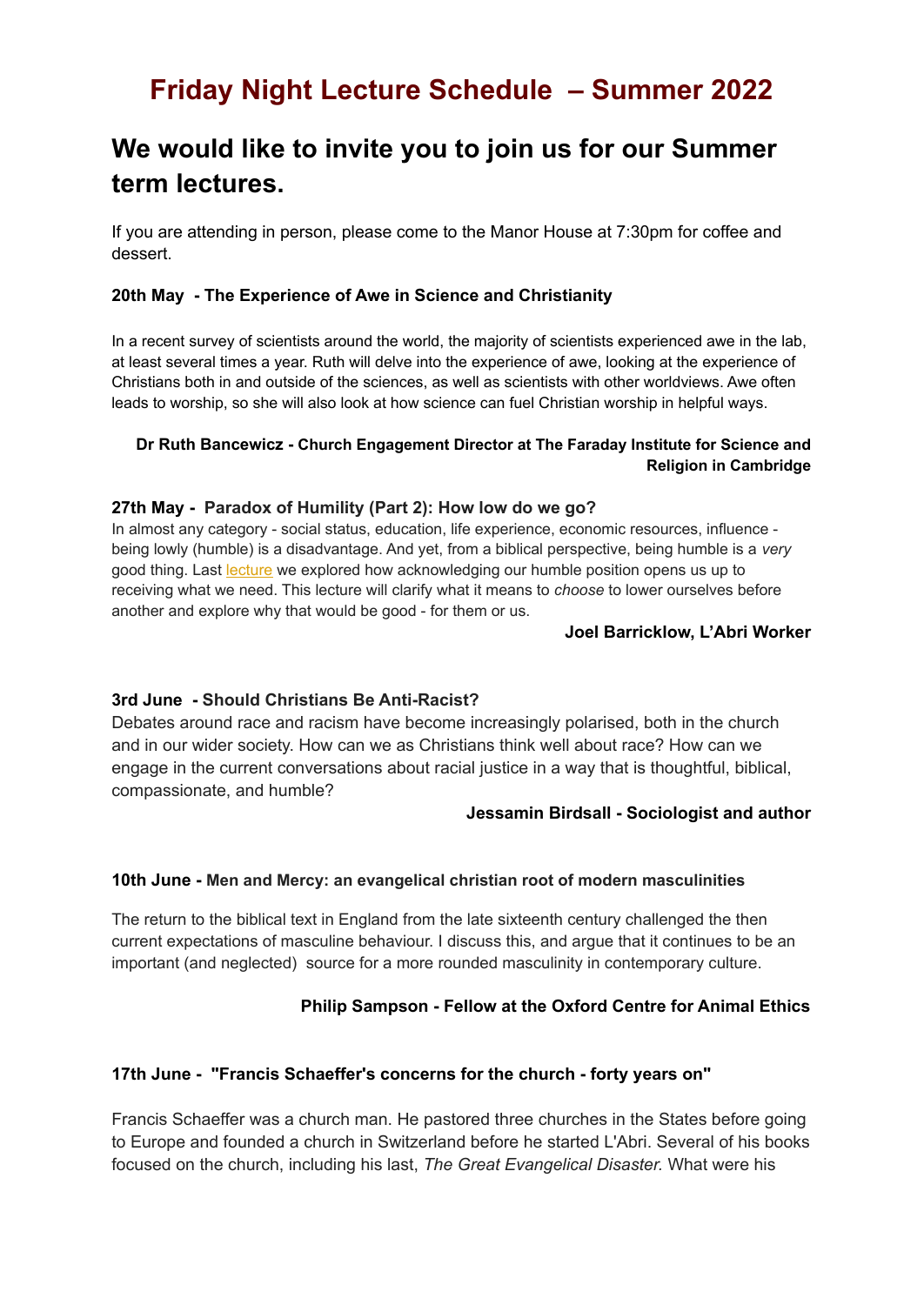concerns for the church, both the local congregation and the wider evangelical movement, and how have those played out nearly forty years after his death?

# **Barry Seagren, Former L'Abri worker**

# **24th June - Sweat, smile, repeat: Christian faith in times of health and well-being**

Health and well-being have been popular topics of books, research and dinner table conversations in the recent decades. Although it is true that humans have exercised and practiced sports since Ancient times, our contemporary society seems to have a very high interest in how to best treat our bodies to improve our lives. In this lecture, we will look at this topic from a Christian perspective, aiming to understand its roots and motivations, and what the biblical view of our bodies has to say about it.

# **Lili Reichow, L'Abri worker**

# **1st July - Who do people say I am? : the representations of Christ in Cinema (online lecture)**

The fact that Jesus Christ has been represented over 150 times in Cinema shows us how much this question still moves us: "who do people say I am?"

This lecture wants to show how the representations of Jesus in Cinema speak more about Cinema than about Christ himself, as well as our own views about Jesus can speak more about us than about Christ himself.

# **Arthur Metz, Dutch L'Abri worker**

# **8th July - The future of dating and romantic relationships**

My central aim in this lecture is to reflect about the impact of major culture shifts in the last century - namely, the emergence of gender studies, the affective revolution and the advent of computer technology - on the way dating and relationships are perceived and experienced.

# **Josué Reichow, L'Abri Worker**

# **15th July - Finding our place in a groaning creation**

The creation has been groaning since the events of Genesis chapter 3, yet for much of the church's history, scant regard seems to have been paid to the duty that God's people might have to alleviate non-human dysfunction. What notable exceptions can we celebrate, and what is our calling today? In a culture declaring a "climate emergency", how now should we live? I will share a personal perspective and invite insights from others.

# **Dr. Richard Gunton**, **Lecturer in Statistics at the University of Winchester**

# **22nd July - Living in Harmony:** *What music can teach us about community*

Everyone wants to live in harmony. But what does it mean? Harmony is a musical term, and in music it's about relationships, unity and diversity, and dealing with (or accepting) dissonance. We'll explore what music has to teach us about community life. Listen carefully!